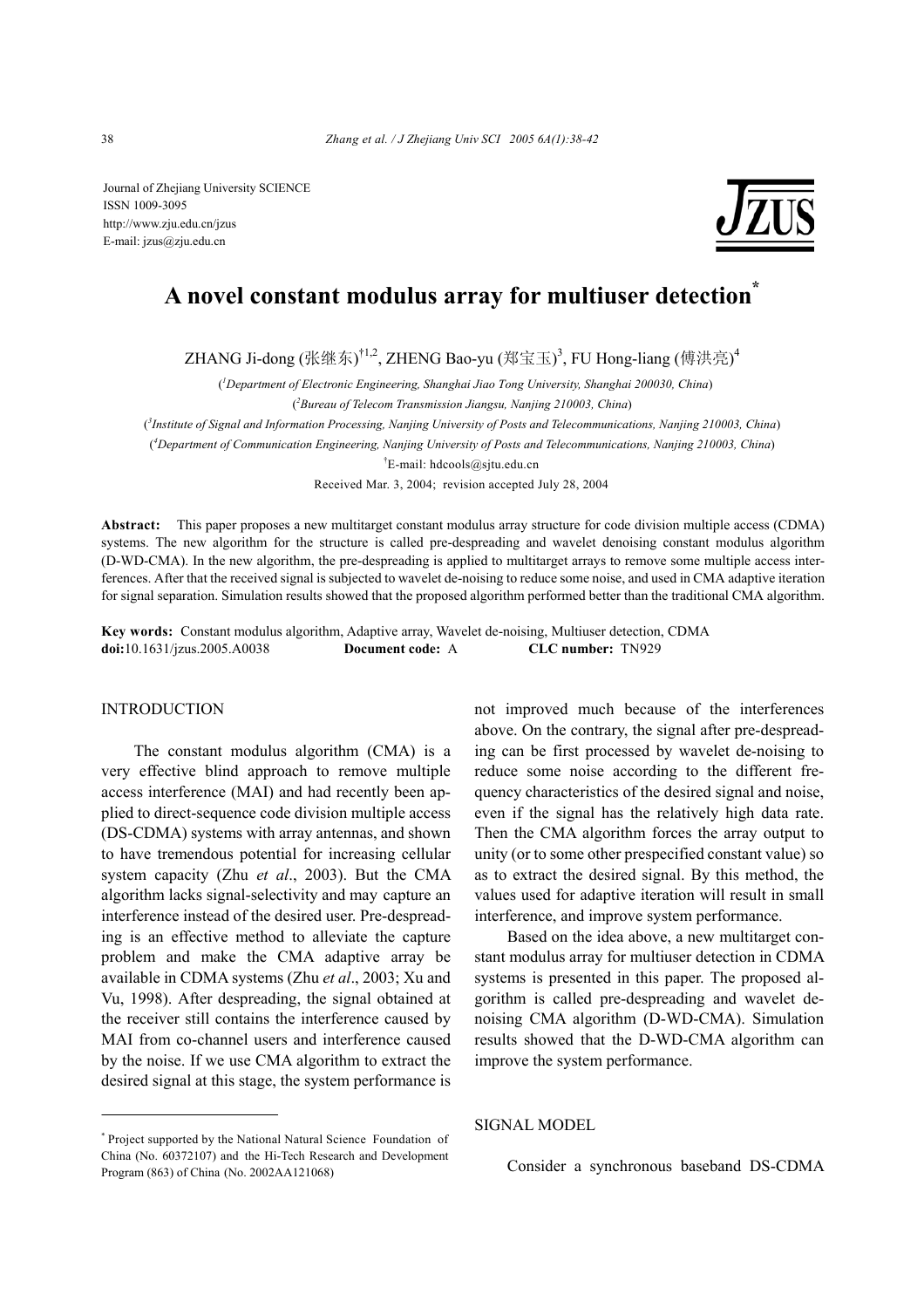system with *P* users, and receiver with *M* antennas. The received signal vector from the *M* antennas is

$$
\mathbf{r}(t) = [r^{(1)}(t), r^{(2)}(t), \dots, r^{(m)}(t)]^T
$$
 (1)

$$
r^{(m)}(t) = \sum_{p=1}^{P} \sum_{i=1}^{l_p} a_{pi}^{(m)} e^{j\phi_{mpi}} b_p s_p(t - \tau_{pi}) + n(t), t \in [0, T]
$$

(2)

where  $b_p$ ,  $s_p(t)$  stands for transmitted symbols and normalized signaling waveform of the *p*th user, respectively.  $a_{pi}^{(m)}$  is the received amplitude of the signal through path *i* at the *m*th antenna for user *p*,  $\tau_{pi}$  is the corresponding delay.  $n(t)$  is the additive white Gaussion noise (AWGN) with zero mean and variance  $\sigma^2$ .  $\phi_{mpi} = 2\pi \frac{d}{\lambda}(m-1)\sin\theta_{pi}$  is the array response, *d* is the inter-sensor spacing,  $\lambda$  is the carrier wavelength,

 $\theta_{pi}$  is the signal angle of arrival for the path *i* of the *p*th source. Assuming the signal  $s_p(t)$  is supported in the interval [0,*T*] and has unit energy, then

$$
s_k(t) = \sum_{i=1}^{N-1} c_i^p u(t - iT_c)
$$
 (3)

where *N* is the processing gain,  $(c_0^p, c_1^p, \dots, c_{N-1}^p)$  is a signature sequence of ±1's assigned to the *p*th user; *u*  is a normalized chip pulse waveform of duration  $T_c$ , the symbol interval is  $T$ ,  $NT_c = T$ .

# DENOISING BASED ON WAELET TRANSFORM

### **Theory of wavelet transform**

Let  $L^2$  denote the space of finite-energy functions in the continuous domain (−∞,+∞). Signal decomposition using wavelets requires calculation of two sequences  $\{a_n\}$ ,  $\{b_n\}$  to obtain the coefficients of the following identity (Cetin *et al*., 1994)

$$
\phi(2x-l) = \sum_{n=-\infty}^{\infty} \left\{ a_{l-2n} \phi(x-n) + b_{l-2n} \psi(x-n) \right\} \quad (4)
$$

where  $L=0$ ,  $\pm 1$ ,  $\pm 2$ , .... Let  $\phi_{k,j} = \phi(2^k x - j)$ ,  $\psi_{k,j}(x) = \psi(2^k x - j)$ , any signal  $f(x)$  in  $L^2$  can be decomposed into a wavelet series

$$
f(x) = \sum_{k=-\infty}^{\infty} g_k(x), \ g_k(x) \in W_k,
$$
 (5)

where  $W_k$  is the orthogonal complementary subspace of  $V_{k+1}$  relative to  $V_k$ , and  $\{V_k\}$  is a nested sequence of closed subspaces of  $L^2$  for multiresolution analysis of  $L^2$ . In the  $V_k$ , considering the partial sum  $f_k(x) := g_{k-1}(x) + g_{k-2}(x) + \ldots$ , then

$$
f_k(x) = \sum_{j=-\infty}^{\infty} c_{k,j} \phi_{k,j}(x)
$$
 (6)

$$
g_k(x) = \sum_{j=-\infty}^{\infty} d_{k,j} \psi_{k,j}(x) \tag{7}
$$

where the subscript *k* indicates the level of decomposition. The wavelet coefficients  ${c_k}_n$ ,  ${d_k}_n$  are (Cetin *et al*., 1994; Chui, 1992)

$$
c_{k,n} = \sum_{j=-\infty}^{\infty} a_{j-2n} c_{k+1,j}
$$
 (8)

$$
d_{k,n} = \sum_{j=-\infty}^{\infty} b_{j-2n} c_{k+1,j}
$$
 (9)

For signal reconstruction, two sequences  $\{p_n\}$ ,  $\{q_n\}$ must be calculated, then

$$
\phi(x) = \sum_{n=-\infty}^{\infty} p_n \phi(2x - n)
$$
\n(10)

$$
\psi(x) = \sum_{n=-\infty}^{\infty} q_n \phi(2x - n)
$$
 (11)

$$
c_{k+1,n} = \sum_{j=-\infty}^{\infty} (p_{n-2j}c_{k,j} + q_{n-2j}d_{k,j})
$$
 (12)

For more details, the reader is referred to (Chui, 1992).

# **Wavelet de-noising**

The use of discrete wavelet transform (DWT) to remove noise from signals is an important application of wavelet analysis. The DWT analyzes a finite length signal at different frequency bands with different resolutions by successive decomposition into coarse approximation and information details.

Let  $W(\cdot)$  and  $W(\cdot)^{-1}$  denote the forward and inverse DWT operators respectively;  $T(\cdot, \lambda)$  is the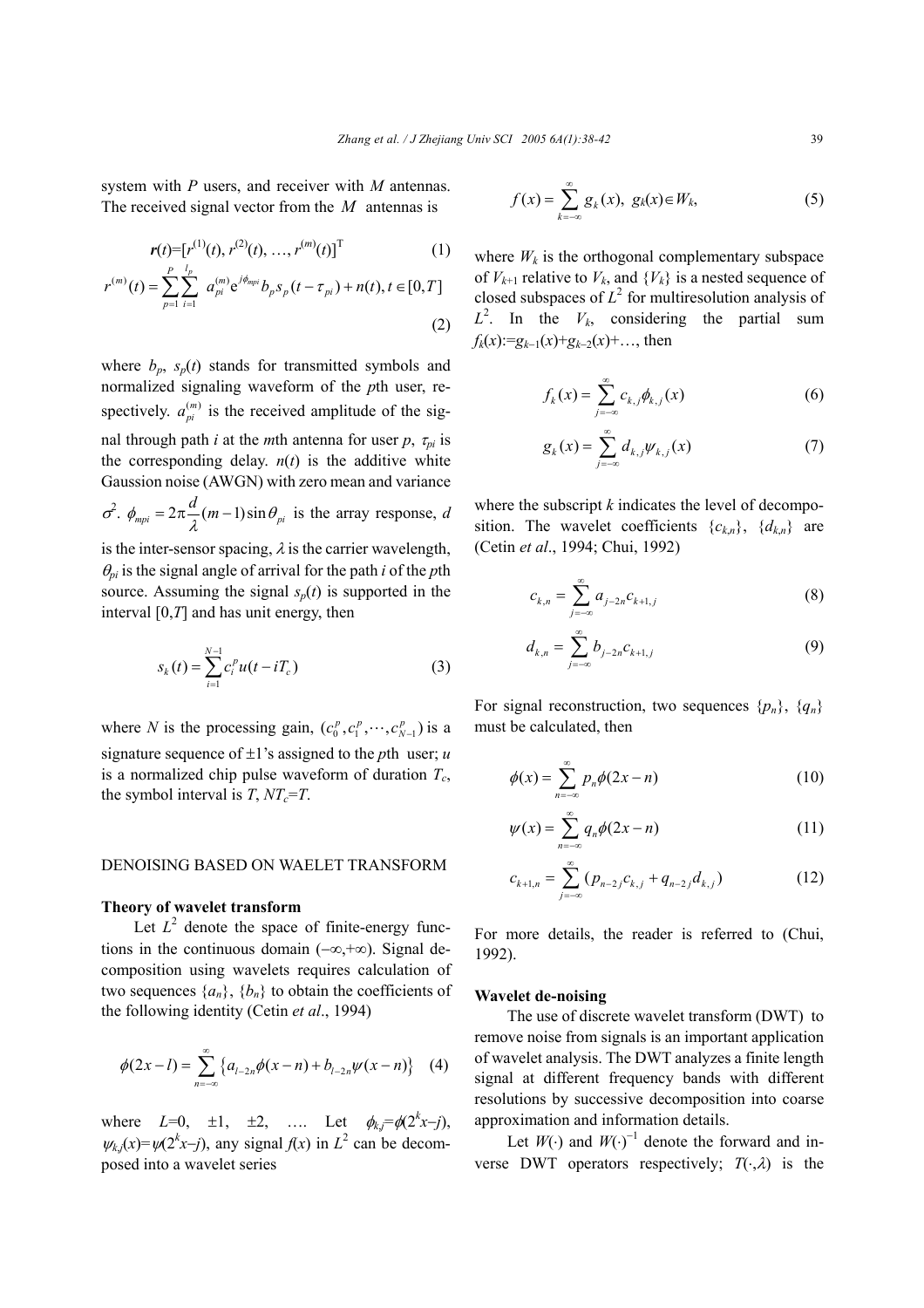thresholding operator with threshold λ. Let *X* denote the noisy signal vector, with *v* samples. Then the wavelet de-noising processing steps are:

$$
w = W(X)
$$
  
\n
$$
\hat{w} = T(w, \lambda)
$$
  
\n
$$
\hat{X} = W^{-1}(\hat{w})
$$
\n(13)

where  $w$  is the wavelet coefficients vector comprised of approximation coefficient  $a^l$  and the detail coefficients  $\mathbf{d}^{l}$  at the level  $l=1, ..., L$ ;  $\hat{\mathbf{w}}$  is the wavelet coefficients vector after thresholding of  $d^l$ ;  $\hat{X}$  is the estimation of  $X$  by wavelet de-noising.

# **Practical considerations of wavelet decomposition level** *L*

We know from the previous section that appropriate choice of the decomposition level is fundamental to the effectiveness of the described wavelet de-noising procedure. Too large levels will remove some parts of the desired signal whereas too small levels result in retaining noise in the reconstruction. Practically, the optimal level *L* applied in the wavelet transform depends on many factors and theoretical analysis for the optimal *L* is almost impossible so that many researches the problem is not considered (Paraschiv-Ionescu *et al*., 2002; Kazubek, 2003; Ranta *et al*., 2003; Sardy *et al*., 2001). Generally, suitable *L* is always obtained by the computer simulation in different communication environment. The simulation in this paper yielded the optimal value of *L* for the D-WD-CMA algorithm.

#### D-WD-CMA ALGORITHM

# **D-WD-CMA algorithm (Fig.1)**

The least-squares constant modulus algorithm minimizes a cost function  $J(w_{\text{cma}})$  (Agee, 1986)

$$
J(\boldsymbol{w}_{\text{cma}}) = E\left[\left|\boldsymbol{w}_{\text{cma}}^H \boldsymbol{r}\right| - 1\right]^2 \tag{14}
$$

where  $w_{\text{cma}} = [w_1, w_2, ..., w_M]^\text{T}$  is the weight vector of the beamformer. At time instant  $k$ , the output of the beamformer is

$$
y(k) = w_{\text{cma}}(k)^H r(k)
$$
 (15)

the updating of weight vector at time instant  $k+1$  is

$$
w_{\text{cma}}(k+1) = w_{\text{cma}}(k) - R_{rr}^{-1}(k)r(k)e(k)
$$
 (16)

where  $R_{rr}$  is the auto-correlation matrix for the input vector *r* (Liu *et al*., 2003),

$$
\boldsymbol{R}_{rr}(k) = \boldsymbol{R}_{rr}(k-1) + \boldsymbol{r}_k \boldsymbol{r}_k^H \tag{17}
$$

 $e(k)=y(k)/|y(k)|$ .

Assume the desired user is *p*. In the D-WD-CMA algorithm, the received signal at the *m*th antenna is first despread, i.e.

$$
r_{\text{pre-despreading}}^{(m)}(k) = \sum_{j=0}^{N-1} r^{(m)}(kT + jT_c)c_j^p \tag{18}
$$

Then Eq. $(1)$  is rewritten as

$$
\mathbf{r}(t) = [r_{\text{pre-despreading}}^{(1)}(t), r_{\text{pre-despreading}}^{(2)}(t),
$$
  
..., 
$$
r_{\text{pre-despreading}}^{(M)}(t)]^{\text{T}}
$$
 (19)

After wavelet denoising, Eq.(19) is changed to

$$
\tilde{\boldsymbol{r}}(t) = W(\boldsymbol{r}(t)) = [\tilde{r}_{\text{pre-despreading}}^{(1)}(t), \tilde{r}_{\text{pre-despreading}}^{(2)}(t)]
$$

$$
\cdots, \tilde{r}_{\text{pre-despreading}}^{(M)}(t)]^{\text{T}}
$$
(20)

Substituting Eq.(9) into Eqs.(5)–(7), we can obtain the D-WD-CMA algorithm.



**Fig.1 Block diagram of D-WD-CMA algorithm**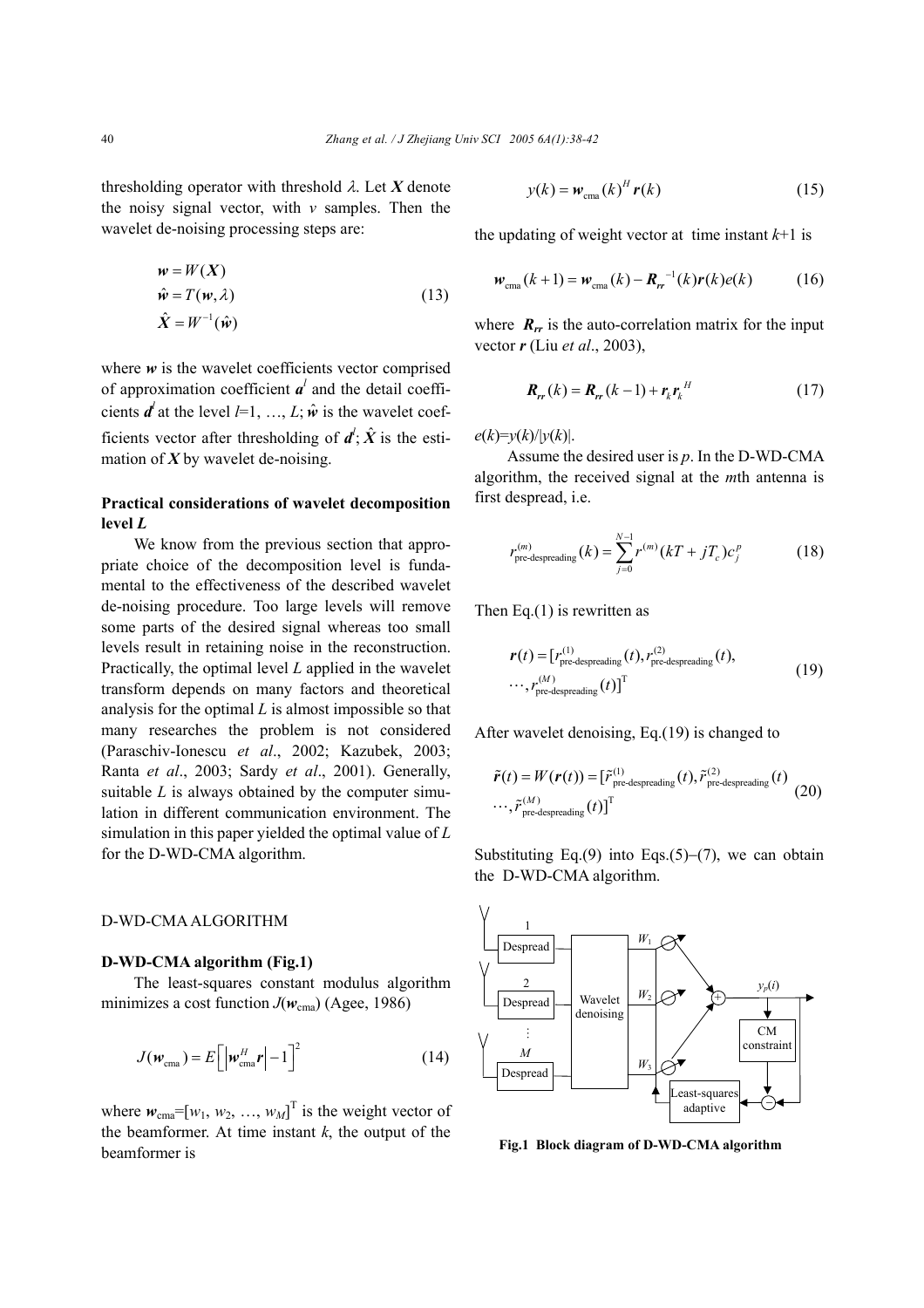#### **Complexity analysis of D-WD-CMA algorithm**

The D-WD-CMA algorithm is composed of three procedures: pre-despreading, wavelet denoising and least-squares adaptive iteration based on CMA.

The pre-despreading involves  $M \cdot N^2$  multiplications and *M*⋅(*N*−1) additions.

 According to the theory of wavelet de-noising, the complexity of wavelet de-noising mainly depends on the wavelet decomposition and reconstruction because the selection of threshold and thresholding the detail coefficients require little calculation, compared with the wavelet decomposition and reconstruction. The D-WD-CMA algorithm's wavelet decomposition needs at most 4(*J*+1)(*M*+*LJ*−2*J*+*L*) arithmetic operations for *L* levels wavelet de-noising and the reconstruction needs  $4L(J+1)(2J+\max(r,s)+1)$ arithmetic operations (Cetin *et al*., 1994), where *J*  denotes the length of the sequences  $\{a_n\}$ ,  $\{b_n\}$  relevant to the type of wavelet; *r* and *s* indicate the length of  $\{p_n\}$ ,  $\{q_n\}$ , respectively.

The complexity of the CMA algorithm is somewhat reduced because the iteration is based on the symbol, not chip signal. According to Eqs.(15)–(17), it is known that they individually need  $M$ ,  $M^3$ + $M^2$  and  $M^2$  multiplications and  $M$ −1,  $M^2$  and  $M$ additions.

To sum up, the higher cost of the D-WD-CMA algorithm is due to its increased complexity, compared with the LSCMA algorithm. When applying the D-WD-CMA algorithm, we can select some wavelets of requiring few calculations, decrease the decomposition levels and the array elements to reduce the complexity, and lead to numerical difficulties.

# SIMULATIONS

 In this section, we provide the simulations to illustrate the performance of the D-WD-CMA algorithm. In the simulation, it is assumed a synchronous CDMA system with processing gain *N*=31. User 1 is the desired user. The antenna array *M*=4. The DOAs of signals are randomly distributed between 5° and 185°. The multiple access interferers are defined as  $MAI(k) = 10 \lg(A_k^2 / A_1^2), k=2~P$ , where *P* is the number of active users in the system. The measure of performance is bit error rate (BER), it is calculated by

averaging 50 independent random run's instantaneous output.

 Fig.2 is the plot of BER performance vs different signal-to-noise ratio (SNR), where *MAI*=15 dB, *P*=10. The symlets wavelet filter is considered with the order of the symlets wavelet being 8. *L* stands for the level of wavelet decomposition; the threshold is selected according to the heursure principle (Hu *et al*., 2004). It can be seen that the BER performance of the D-WD-CMA algorithm is better than that of the LSCMA algorithm when a suitable value is selected for *L*. From the simulation results in Fig.3, *L*=3 is the best choice because it can reduce the noise better, while the wavelet denoising (*L*=2, *L*=4) cannot get the low BER because the wavelet de-noising (*L*=2) cannot remove much noise and too large decomposition level (*L*=4) might eliminate some desired signals. This accords with the analysis of Section 3.3.



**Fig.2 BER performance versus SNR (***MAI***=15 dB)**



**Fig.3 BER performance versus different threshold**